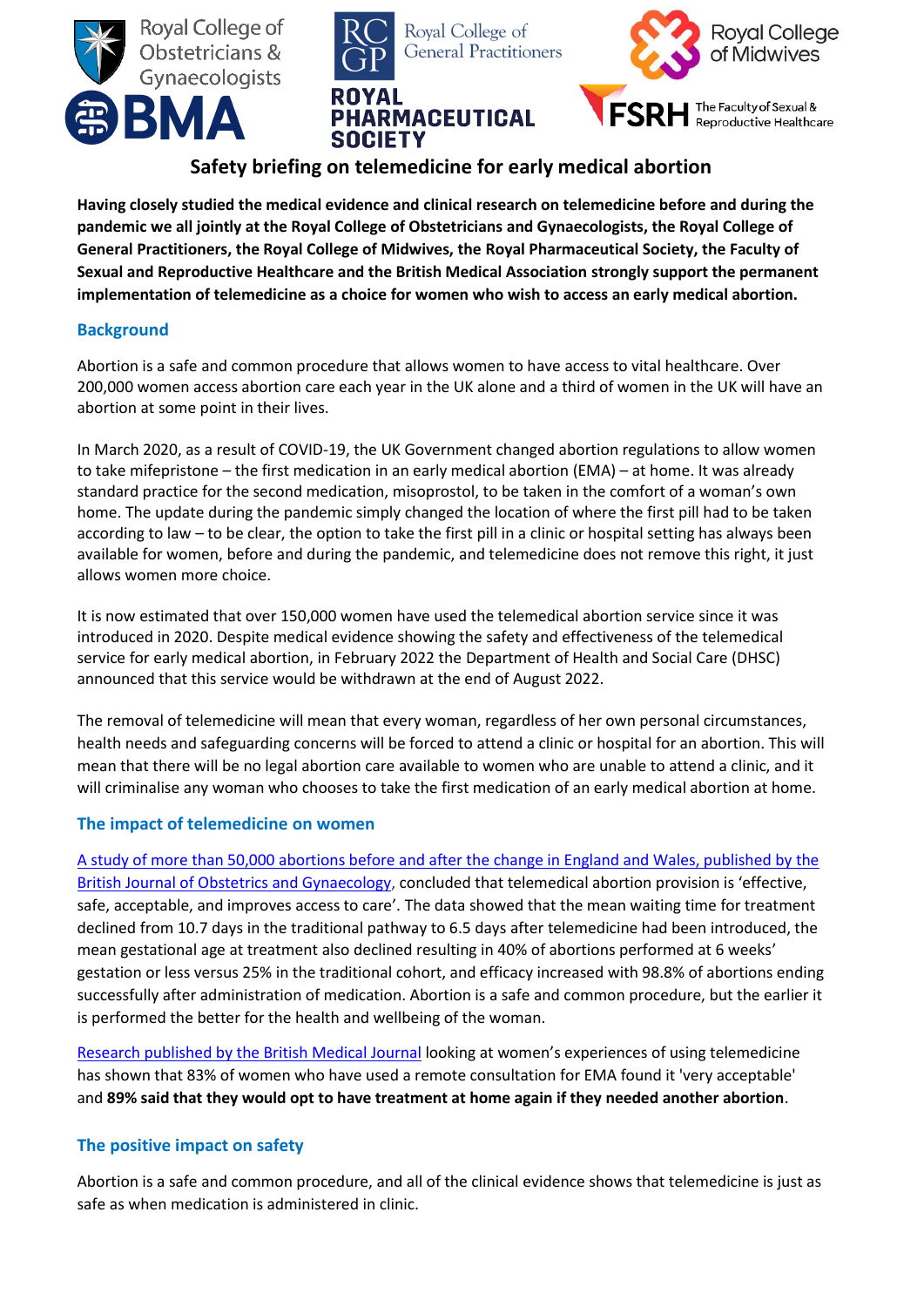





We are concerned by the potentially misleading suggestion that significant numbers of women are taking medication for an early medical abortion beyond the 10 week gestation limit. The largest ever peer reviewed study of telemedical care mentioned above found that 99.96% of women knew their dates and, of the 0.04% who were estimated to be over 10 weeks' gestation at the time of the abortion, all were able to successfully complete an abortion at home.

We also wish to correct the record with regards to non-peer-reviewed, non-expert information being shared regarding the safety of this service, particularly in relation to the '10,000 women' and '1 in 17 women' claims. NHS data<sup>1</sup> clearly show that hospital admissions due to incomplete abortions have decreased since the introduction of telemedicine. We are concerned that figures being shared are too high as there is no way to distinguish surgical interventions needed as a result of an abortion from those needed as a result of an incomplete miscarriage and to add to this further, there is no way to link abortion complications to telemedical procedures, again suggesting that the figures being quoted are potentially being inflated.

As Royal Colleges and medical organisations our primary concern is patient safety and we would not be supporting the telemedicine service if there were data to show wide-ranging harm to significant numbers of women using the service. Promoting and protecting women's access to vital healthcare is essential and with NHS data showing that hospital admissions have reduced since the introduction of telemedicine, we are clear in our support for women to continue to be able to access this service.

In 2019, the National Institute for Health and Care Excellence (NICE) published it[s best practice guidance on](https://www.nice.org.uk/guidance/ng140)  [abortion care](https://www.nice.org.uk/guidance/ng140) which recommended "providing abortion assessments by phone or video call, for women who prefer this". Furthermore the World Health Organization (WHO) has recently recommended that telemedicine and self-managed abortion at home is provided as an option for women seeking access to an abortion in it[s Abortion Care Guideline](https://www.who.int/publications/i/item/9789240039483), saying "After review and assessment of the evidence by the expert panel, it was agreed that there was sufficient quantity and quality of evidence to support the formulation of a specific recommendation in relation to using telemedicine approaches as an alternative to in-person interactions".

## **Safeguarding and telemedical abortion**

Safeguarding of women and girls who are seeking to access an abortion is of paramount importance. Women seeking an early medical abortion must have consulted with a licensed abortion clinic or hospital before receiving medication, which includes speaking to a doctor, nurse or midwife who would go through appropriate safeguarding protocols. There is evidence that telemedicine is helping safeguarding, with abortion providers reporting having seen a major uplift in safeguarding disclosures, including from survivors of domestic and sexual violence.

Abortion providers have extensive expertise and experience in the management of abortion care, of safeguarding and of the needs of vulnerable patients. They operate in one of the most highly regulated and legally prescribed areas of medicine. Existing systems for ensuring quality and learning are robust – including statutory requirements, [licensing conditions of the Department of Health and Social Care,](https://assets.publishing.service.gov.uk/government/uploads/system/uploads/attachment_data/file/874241/Procedures_for_approval_of_independent_sector_places_for_abortion.pdf) intercollegiate guidelines on safeguarding children and young people, and regulation by the Care Quality [Commission \(CQC\)](https://www.cqc.org.uk/sites/default/files/20160713_independent_acute_core_service_inspection_framework_termination_of_pregnancy.pdf) and other regulatory bodies.

Safeguarding assessments also form an essential element of young people's abortion care, whether face-toface or via telemedical means. Where abortion providers have concerns regarding safeguarding and/or the

 $\overline{a}$ <sup>1</sup> NHS Hospital Episode Statistics, Admitted Patient Diagnoses 2017 – 2021